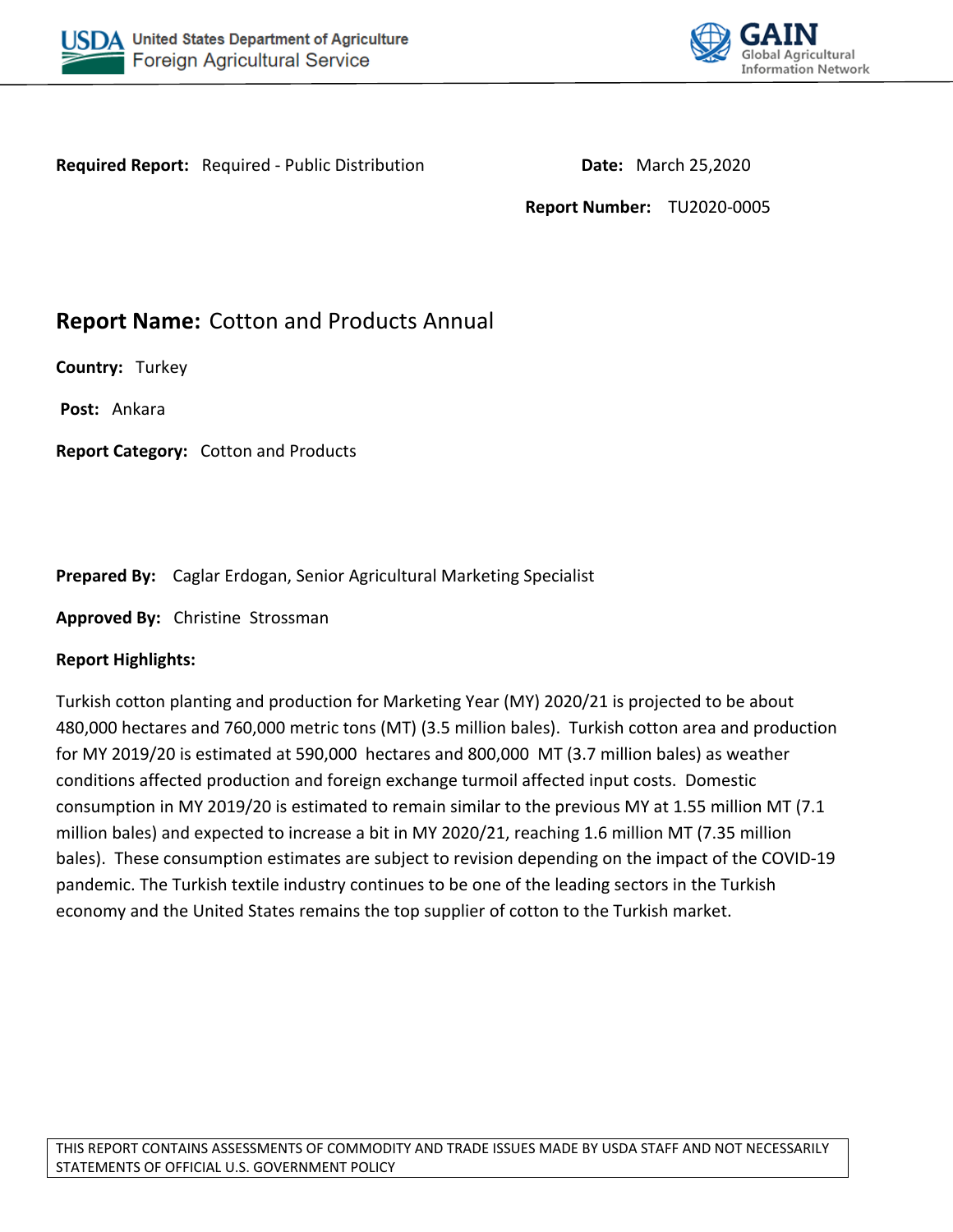## **I. Production**

Post forecasts the production area of cotton to be 480,000 hectares for the Marketing Year (MY) 2020/21 and the production to be 760,000 metric tons (MT) (3.5 million bales). This early forecast indicates that the production areas for cotton in Turkey will contract for MY 2020/21 compared to the previous MY, based on consistent feedback from market sources.

There are three major production regions in Turkey for cotton. The first one is the Aegean region by the Aegean Sea in the western part of the country, mostly around Aydin and Izmir provinces. The second is the Cukurova region which is in the southern part of the Adana province, in the Eastern Mediterranean area. Cukurova has been a traditional cotton planting area for Turkey but in the last decade or so many cotton fields have been replaced by citrus orchards in this area. This change is mostly due to both easier farming with less risks and easy export opportunities for citrus products. In addition to increasing citrus areas, farmers have been planting alternative crops such as, but not limited to, wheat, maize and soybeans. The third, and in recent years the largest area of production for cotton is in the southeast of Turkey where the "Southeast Anatolia Project" (GAP) has been underway since the late 1980s. GAP is a major hydroelectric and irrigation project for the plains of South East Turkey in which the Turkish governments belonging to different political parties have been investing for more than three decades. The GAP area is the northern Mesopotamia region, north of the Turkish – Syrian border. According to market sources, the investment pace has slowed in the last decade or so, especially in terms of the irrigation phases of the project. In addition to these three major planting zones there is a small amount of cotton production around Antalya. Most of Turkey's cotton is planted between mid-March and mid-May and harvested from mid-August through November.

The most contraction in the production area of cotton in Turkey is expected in the GAP region for MY 2020/21. There are a few major reasons for this decrease. The yields have been lower than expected in the region for last two seasons due to weather conditions which led to financial losses for famers of cotton. Rain during the harvest period delayed (or altogether ruined in some instances) the harvest, in addition to adversely affecting the quality. In other cases, weather conditions matured the crop faster than expected; leading to early harvests, affecting the yields. The foreign exchange rate shocks in Turkey in the last two years have also increased the production costs since pesticide and fertilizer prices have increased as the Turkish Lira (TL) lost its value against major currencies. These production inputs are mostly imported. This also led to use of cheaper and/or even counterfeit pesticides in addition to low concentration pesticide uses, especially in the GAP area, causing low yields. In many cases these wrong usages have led to pest damage or use of more pesticides during the season to compensate which lowered the yields and/or adversely effected the quality and caused more expenses. Due to Turkey's Biosafety Law, farmers in Turkey do not have access to genetically-engineered insect resistant seeds.

These conditions have caused decrease or elimination of profit margins, even leading to losses in many cases where the farmer had cash flow management problems or where farmers had to lease the land. The Government of Turkey (GoT) has also paid the supports late for 2018/19 (paid in September 2019) and has not increased the support levels despite the increasing production costs for MY 2019/20. The fertilizer and fuel support for the 2019/20 has not been paid yet either although the fertilizer and the fuel has already been used in the planting period in March – April 2019.

Last but not least, GoT promotes crop rotation to protect soil quality. So, to encourage this rotation to take place, financial supports will not be given to farmers if they don't change the crop they are planting in the third year. A farmer can get subsidies two years in a row if they plant the same crop but not the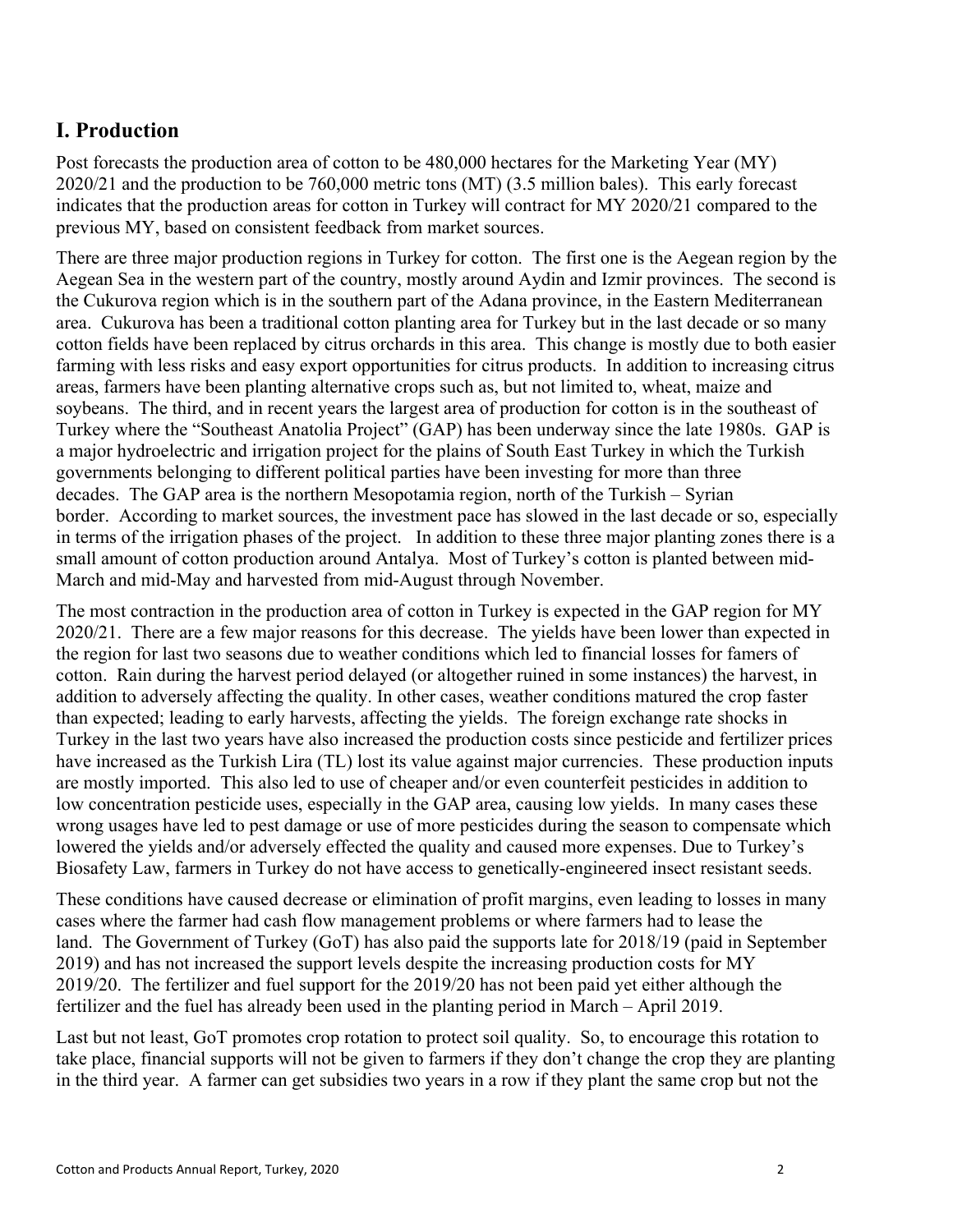third year. 2020/21 is the MY to change crops in order to get the GoT support since the rule has been established.

Low yields, unattractive cotton prices due to inflated costs and better returns from alternative crops in addition to not enough subsidies from GoT and the third-year rotation rule are the major reasons for the expected decrease in planting areas.

**Table 1**: **Forecasted production area and production amounts. (thousands of hectares and thousands of metric tons)**

| <b>Production Region</b> | Area | <b>Production Amount</b> |
|--------------------------|------|--------------------------|
| <b>Aegean</b>            | 135  | 245                      |
| <b>Cukurova</b>          | 95   | 145                      |
| <b>GAP</b>               | 250  | 370                      |
| <b>Total</b>             | 480  | 760                      |

#### *Source: Post estimates.*

For similar reasons, a decrease is expected in cotton planting area in the Cukurova region too, to a lesser extent than the GAP region. The financial issues, such as not being able to make enough margins with cotton due to increased costs and lower than expected subsidy levels, are expected to have a larger impact in the Cukurova region rather than climate reasons. The rotation rule is expected to affect the cotton planted area in the region to an extent too.

In the Aegean region, the yields and quality were as expected or even better in some cases, in the last few years, therefore farmers made profit in the region and are willing to replant cotton. However, some farmers will still rotate crops to be able to benefit from GoT subsidies in following years, therefore a small decrease in the planted area could occur.

According to market sources, some farmers, in all regions, are planting common vetch to meet the rotation rule; they harvest the common vetch quickly in the three to five months after the cotton harvest or plow it in the soil to increase the organic content of the soil in order to continue farming cotton without being affected by the third-year rotation rule. GoT is also encouraging planting of common vetch for the feed industry as Turkey is an importer of hay and other feed materials.

#### **Table 2: Indicative Cotton Prices in Turkey**

| <b>Aegean Cotton Price</b> | <b>Color Grade 41</b> |
|----------------------------|-----------------------|
| MY 2018/19                 | US cents per lb.      |
| 2019, July                 | 82.23                 |
| 2019, August               | 75.26                 |
| 2019, September            | 70.05                 |
| 2019, October              | 73.73                 |
| 2019, November             | 75.45                 |
| 2019, December             | 75.78                 |
| 2020, January              | 77.74                 |
| 2020, February             | 78.54                 |

*Source: Izmir Commodity Exchange*

The first harvest of Better Cotton Initiative (BCI) cotton in Turkey was in 2013. BCI refers to cotton produced with sustainable farming practices such as using less chemicals and water during production. Higher profitability in BCI cotton production generated interest among farmers in all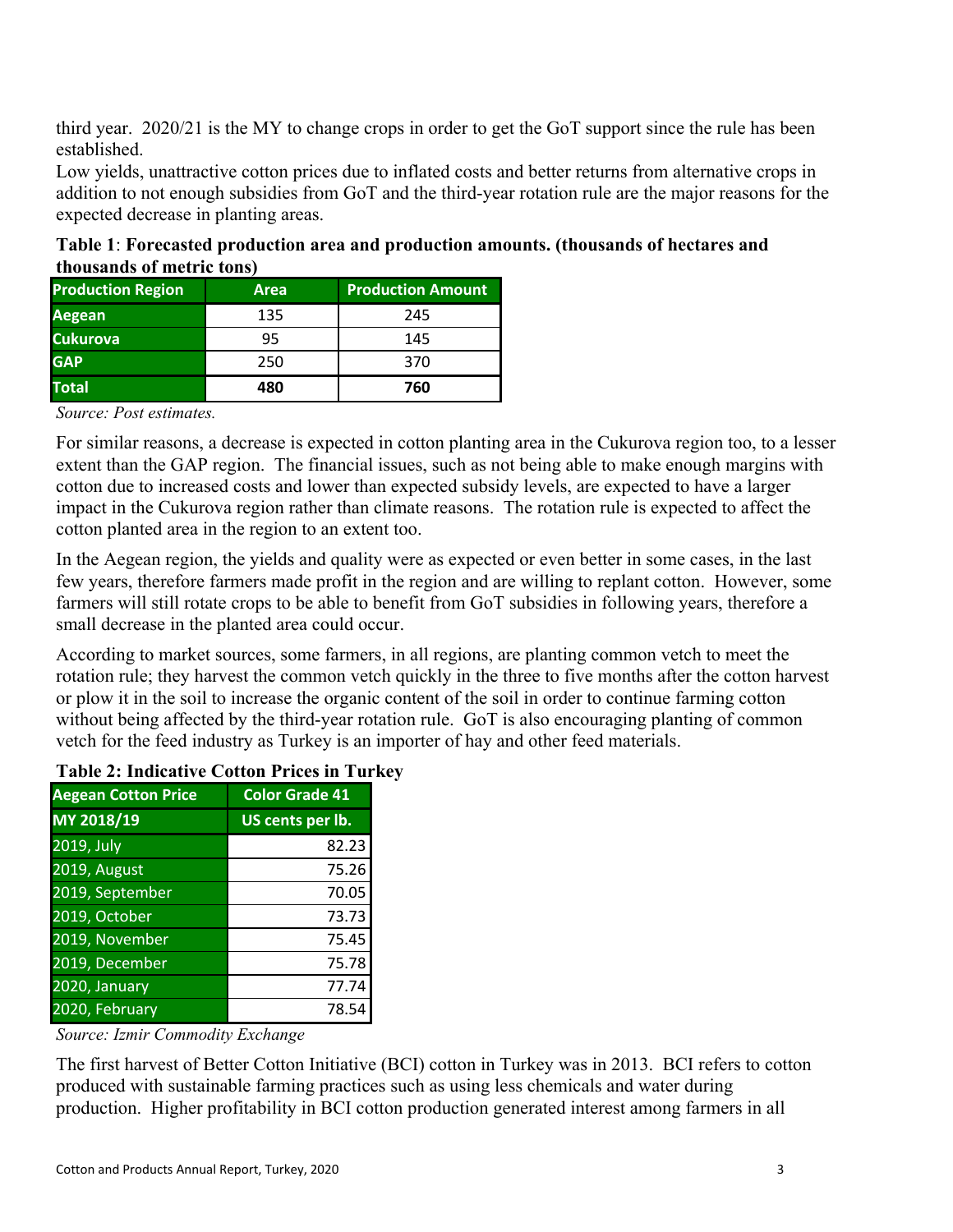regions. The BCI cotton produced in Turkey was 102,000 MT (470,000 bales) in 2019/20 as reported by [Association of Better Cotton Initiative](https://iyipamuk.org.tr/default.aspx) (of Turkey). The Association forecasts that BCI cotton production will increase further to approximately 180,000 MT in MY 2020/21 due to increased demand from local textile companies for this type of cotton. The [Turkish Ministry of Agriculture and](https://www.tarimorman.gov.tr/Sayfalar/EN/AnaSayfa.aspx)  [Forestry](https://www.tarimorman.gov.tr/Sayfalar/EN/AnaSayfa.aspx) (MinAF) reports that Turkey produces about 12,000 MT (54,000 bales) of organic cotton as of 2018/19 and there was 7,000 MT (32,000 bales) "in transition to organic" cotton production during the same time period. Post estimates that about 15,000 MT of organic cotton will be produced in Turkey in MY 2020/21, not including the crop in transition.

Increased utilization of certified seeds, estimated to be about 95 percent of total seeds, has also helped increase yields.  The increase in certified seed use is driven by a 10 percent higher production bonus for certified seed users. Additional information can be found in the [Planting Seeds Sector Report.](https://gain.fas.usda.gov/Recent%20GAIN%20Publications/Turkey%20Planting%20Seeds%20Sector%20Overview_Ankara_Turkey_3-15-2017.pdf) The GoT is also increasing its efforts to combine small, fragmented, and divided lots which make up many Turkish farms.  Therefore, better planting techniques and economies of scale are helping famers achieve higher yields. Mechanical harvesting is reported to have increased field and ginning yields and reduced picking cost.

## **II. Production Policy**

The GoT has spent more than US\$ 25 billion over the past three decades on a gigantic irrigation and agricultural extension project in southeast Anatolia known as the GAP project. When finished, the ultimate goal is that some 1.4 million hectares of land will be irrigated and a total of 22 dams will be completed. So far, about 79 percent of the hydroelectric projects are completed, but only 23 percent of the irrigation projects. During the last four years, the GoT allocated funds for the project to revitalize some of the irrigation projects. In a few years, it is expected that a total of 1.04 million hectares of land will be irrigated (both through the project and through the private sector's independent efforts), which could eventually increase cotton planting and production in the region.

The most popular varieties in the Aegean region are "Fiona", "Gloria" and "Lima."; in Cukurova they are "Delta Pine-BP 332", Lima and "Gloria"; and in the Southeast, "Stone Mill ST 468", "Candia", "Delta Pine 339" and "Lima".

Aegean cotton is considered the best quality and is preferred by textile producers. Aegean cotton is longer staple (1 5/32") than cotton from Cukurova (1 3/32") or the GAP (1 1/8") region, although the quality of the cotton has improved significantly in the GAP region due to improved seed quality.

The total number of mechanical harvesters in Turkey has increased rapidly to about 1,297 according to the [Turkish Statistical Institute](http://www.turkstat.gov.tr/Start.do;jsessionid=5KvQpwphg0qSl12DMXyW5Z31qYyQ4HGvT13LB42JjFqyTxPBX0nx!-658324340) (TurkStat). The great majority of them are new modern harvesters and about 20 percent are used and modified harvesters. Presently about 95 percent of Aegean cotton is picked by harvester, and 85 percent of Cukurova and 75 percent of Southeast Anatolian (GAP) cotton. The demand for mechanical harvesters has increased in recent years since the high cost and scarcity of labor have caused cotton picking delays and losses. Our market resources indicate that most newly sold harvesting equipment is purchased in the Aegean region the past year or so, since they make better money on cotton and it is getting harder to find labor in the Aegean part of Turkey compared to the GAP region.

All of Turkey's estimated 550 cotton gins are privately owned. The great majority of the gins in Turkey are roller gins. However, the recent increase in machine harvesting has triggered the construction of new saw gins. The agricultural cooperatives Taris and Cukobirlik have invested in new saw gins to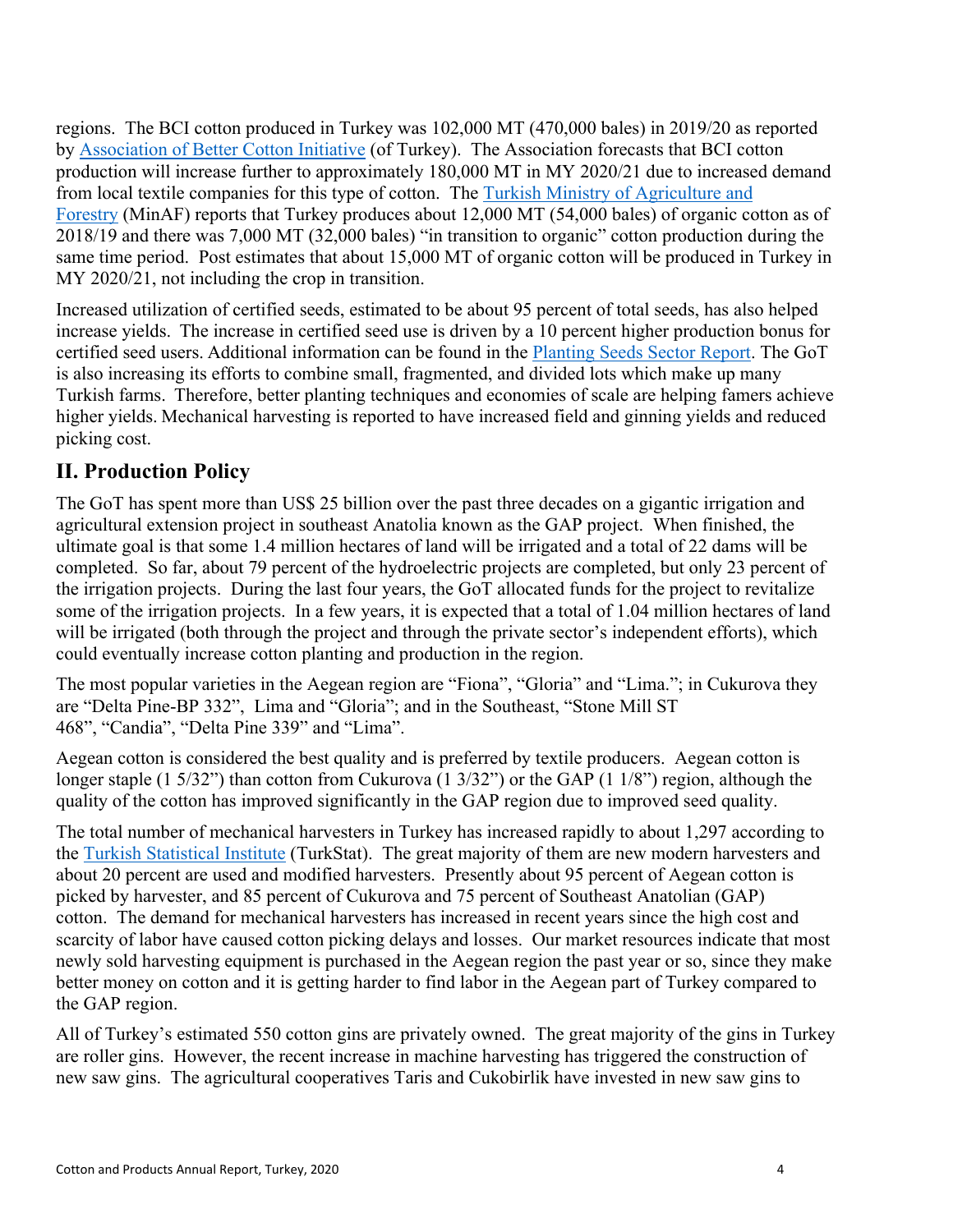meet the needs of their members. Private groups continue to invest in saw gin projects in the GAP region as well.

The ginning rate average is about 39 percent in the Aegean and GAP regions, and 38 percent in Cukurova. Ginners generally purchase seed cotton directly from growers. In recent years, an increasing amount of local cotton is graded by HVI machines at the measurement centers run by the regional commodity exchanges, Izmir Commodity Exchange being the pioneer in the area with [its](http://izladas.com.tr/)  [laboratories](http://izladas.com.tr/) serving the region with two laboratories, they have established a branch in the GAP region too in Sanliurfa.

### **III. Consumption**

After the contraction of the Turkish economy (in terms of GDP) in last quarter of 2018 and first two quarters of 2019, the Turkish economy started to recover from the recession in the last two quarters of 2019 with positive growth numbers. Overall GDP growth in 2019 turned out to be 0.88 percent while expectations were more towards a slightly negative growth.

The improvement in the macro economic conditions is expected to have a positive effect on cotton use in the country. With the recovering economy and improving consumer confidence, domestic textile/apparel/garment sales are expected to improve. Furthermore, with the coronavirus impact in the Far East, some European ready to wear apparel/garment orders moved to Turkey in January, February and up until March 10<sup>th</sup>, which was reflected in the improvement in textile/apparel export statistics of Turkey for February 2020. [Istanbul Apparel Exporters' Union](https://www.ihkib.org.tr/en)'s president noted that producers have started overtime work in February<sup>1</sup>. This trend is not expected to continue beyond March, due to the impacts of the pandemic on demand for textiles/garments in Europe and domestically in Turkey.

The overall impact of the pandemic for the marketing year depends on the length of time the quarantine and social distancing measures remain in place and the severity of the economic impact. As of mid-March, an increase in cotton consumption was expected in Turkey due to the coronavirus impact in the Far East. However, this temporary increase in exports to Europe until mid-March might not offset the decreasing apparel/garment demand in Europe and Turkey if the quarantine conditions are prolonged. Within the first two days of the first official declared coronavirus case in Turkey, in March 2020, the turnover of the retail sector in Turkey decreased 25 percent per day. Credit card sales to foreigners have declined up to 40 percent in shopping malls according to news<sup>2</sup> reports in the same days. Some textile factories have already closed and a reduction in orders is expected for the next quarter. Post also expects the decrease in the number of tourists coming to Turkey due to the coronavirus to have a short-term negative impact on cotton consumption.

Post forecasts that consumption will go up to 1.6 M MT (7.4 million bales) in MY 2020/21 compared to 1.5 MMT (7.1 million bales) for MY 2019/20, representing a 3.3 percent increase.

Post expects that the long-term trend will be positive for cotton consumption in Turkey. Over the years, Turkish mills have invested in new machinery and technology to increase quality and to lower costs in order to stay ahead in the very competitive international textile trade. The increasing youth population, immigration to urban areas and rapid growth in number of shopping malls with clothing stores significantly increased the total volume of textile products sold in the Turkish

<sup>&</sup>lt;sup>1</sup> Dunya Economy Newspaper, March 5<sup>th</sup>, 2020: [Apparel producers are doing overtime for Europe](https://www.dunya.com/ihracat/hazir-giyim-avrupa-mesaisine-basladi-haberi-464158).

<sup>&</sup>lt;sup>2</sup> Dunya Economy Newspaper, March 13<sup>th</sup>, 2020: [Turnovers decreased more than 25% in a day for retail](https://www.dunya.com/ekonomi/perakendede-cirolar-bir-gunde-yuzde-25ten-fazla-dustu-haberi-464745).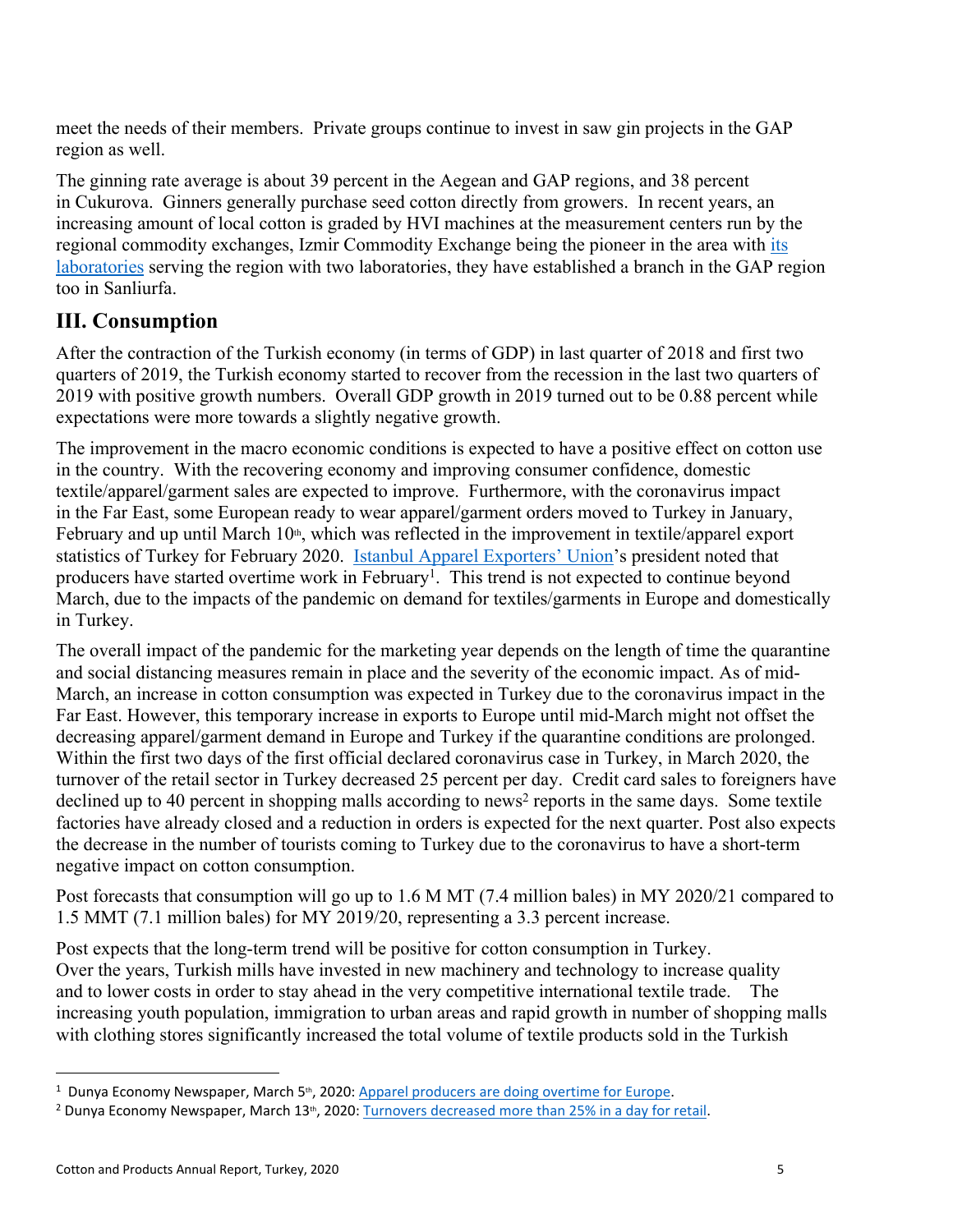domestic market in recent years. The total number of shopping malls with textile stores increased twofold over the last ten years. As of 2020 there are 436 shopping malls in Turkey of which 125 is in Istanbul according to [Shopping Malls and Shopping Mall Investors Association](http://www.ayd.org.tr/) of Turkey. These shopping malls have a major contribution to domestic textile products sales. According to KPMG retail sector report the continuous increase in number of shopping malls for the last decade in Turkey will level off in 2023 as the market matures. In recent years, the increased number of tourists visiting Turkey from neighboring Middle Eastern countries also contributed to local sales of textile products. In some shopping malls, sales to foreigners are reported to be up to thirty percent as Interbank Cards Center report. In addition, market sources indicate that there is a luggage trade going to especially North African and a few Middle East countries in recent years. This is cash purchases of ready to wear garments/apparel by travelers in bulk to sell in their home countries.

Additionally, Turkish clothing producers are increasing their number of stores in export markets in the Middle East, North Africa and Europe, to penetrate more into the markets where they are already operating. KPMG retail sector report forecasts that Turkish retail brands will increasingly continue to open stores abroad in coming years<sup>3</sup>.

The textile industry continues to be one of the most important sectors for the Turkish economy. Presently, Turkey's production capacity is estimated at 7.5 million spindles and 700,000 rotors.  Turkey ranks among the top five countries in the world in terms of yarn production capacity and number six in ready-to-wear-items production. Turkish textile exporters have the advantage of faster order response times and higher quality compared to many of their competitors. 

According to the [Turkish Exporter's Assembly](https://tim.org.tr/en/default) data, in 2019, ready-to-wear items exports were \$17.7 billion and textile exports were \$7.9 billion. The first represents a 0.4 percent increase compared to 2018 but the second shrank 6.8 percent compared to a year ago. Overall, the share of textiles and products in total exports of Turkey was about 15.6 percent in 2019. 

Domestic cotton is mainly sold directly to mills and the remainder is traded on a spot basis at the exchange in Izmir.  The Izmir exchange also trades some cotton from other regions and countries.  There are smaller spot markets in Adana and in the Southeast. 

The [Izmir Commodity Exchange](https://itb.org.tr/en/) formed a company and built a [large licensed storage facility](http://www.elidas.com.tr/) with 15,000 MT capacity where farmers can leave their cotton for future sales. The [Sanliurfa Commodity Exchange](https://www.sutb.org.tr/) in the GAP region has also built a 20,000 MT capacity [licensed storage](https://www.pamlidas.com.tr/)  [facility](https://www.pamlidas.com.tr/) that started operations as of January 2019.  These new facilities will bring new opportunities to Turkish farmers in cotton marketing, ease early season price pressures, and enable them to sell later in the season with higher prices.

## **IV. Trade**

Turkey's cotton imports were 465,971 MT (2.14 million bales) during the first six months of MY 2019/20, 92 percent more than the same period the previous marketing year due to the recovering economy. Economic conditions started to stabilize in the second half of CY 2019 and a parallel recovering of domestic consumption of cotton occurred in the second half of CY 2019. The United States was the leading supplier with 141,430 MT (649,582 bales), which is a 42 percent increase

<sup>&</sup>lt;sup>3</sup> Sectoral Report 2020, Retail Sector by KPMG Turkey: [https://home.kpmg/tr/tr/home/gorusler/2020/01/sektorel-bakis-](https://home.kpmg/tr/tr/home/gorusler/2020/01/sektorel-bakis-2020-perakende.html)[2020-perakende.html](https://home.kpmg/tr/tr/home/gorusler/2020/01/sektorel-bakis-2020-perakende.html).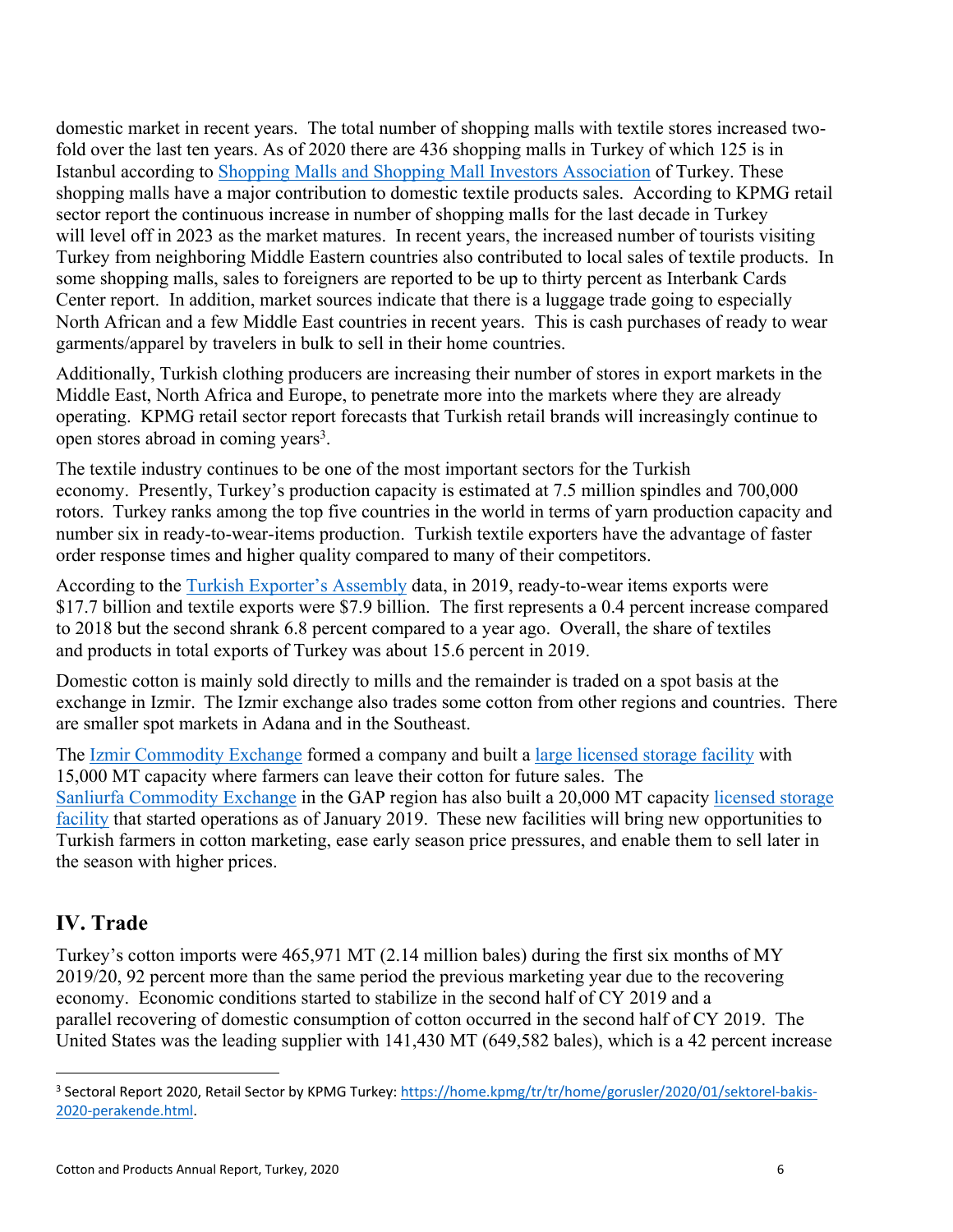compared to the same period the previous MY. Other top suppliers were Greece with 114,576 MT and Brazil with 83,542 MT.

Demand for U.S. cotton is expected to pick up during the second half of MY 2019/20 and MY-end imports from the United States are expected to reach 375,000 MT (1.72 million bales), but this could change depending on the coronavirus impact.

Turkey's cotton exports were 21,010 MT (96,498 bales) during the first six months of MY 2019/20. Pakistan (8,802 MT) and Bangladesh (2,046 MT) were the leading foreign destinations for Turkish cotton. A total of 4,873 MT of cotton was also exported to the Free Trade Zones in Turkey with a possibility of being re-imported later. Turkey also exported about 23,479 MT (106,029 bales) of hydrophilic cotton for medical use during the same period, which added to exports in the PSD table**.** 

Turkish cotton yarn imports increased by 18.5 percent compared to CY 2018 to 185,954 MT during CY 2019. Cotton yarn exports, however, decreased about 11 percent down to 139,681 MT during the same period. While Central Asian (Uzbekistan, Turkmenistan) and South Asian (Pakistan, India) countries were the main sources for yarn imports, European Union (EU) member countries were the main destination for Turkish yarn exports. In addition to EU countries, Egypt and Pakistan turned out to be important cotton yarn importers from Turkey in CY 2019.

Turkish cotton fabric imports and exports during CY 2019 were 277 million m<sup>2</sup> and 418 million m<sup>2</sup> respectively. Cotton fabric imports decreased down about seven percent year on year while cotton fabric exports also went down about three percent. EU countries continue to be the main destination for Turkish cotton fabric exports, together with Tunisia and Morocco. Meanwhile Asian countries and Egypt were the main sources for imports of cotton fabrics.

### **V. Policy**

Cotton imports are subject to zero import tax. However, since April 2016, U.S. cotton is subject to a three percent antidumping duty. Turkish importers of US cotton are able to benefit from the inward processing regime under which importers are not required to pay the three percent import tax if they are exporting the materials produced from this cotton. Overall, despite the 3 percent duty, U.S. cotton still maintains its market share of forty-five percent of Turkey's imported cotton market.

Turkey issued a new import tax in January 2019 on imported cotton yarn, to stem imports from countries such as Turkmenistan, India and Pakistan, which have been exporting large quantities of cotton yarn to Turkey. According to the new cotton yarn import regime, imports from countries with whom Turkey has a trade agreement, such as EU and EFTA member countries and South Korea, Bosnia, Malaysia and Singapore continue to face zero tariffs. However, imports of cotton yarn from other countries, such as the United States and including countries under the Generalized System of Preferences, are subject to 5 percent for HS 520511-520512 and HS 520611-520612. Other categories such as HS 52051-520528 and HS 520613-520625 are subject to eight percent from these sources.

Furthermore, GoT has decided to apply additional tariffs to imports of some more kinds of cotton yarn to Turkey with a presidential decree in August 2019. This will affect the countries that are not in a free trade agreement (FTA) with Turkey. For these countries, such as the USA and the countries under the Generalized System of Preferences, yarns with HS Codes from 520531 to 520548 and HS Codes from 520631 to 520643 will face an additional tariff of 5 percent or 8 percent depending on the HS Code. The FTA countries will continue to have a zero import tariff.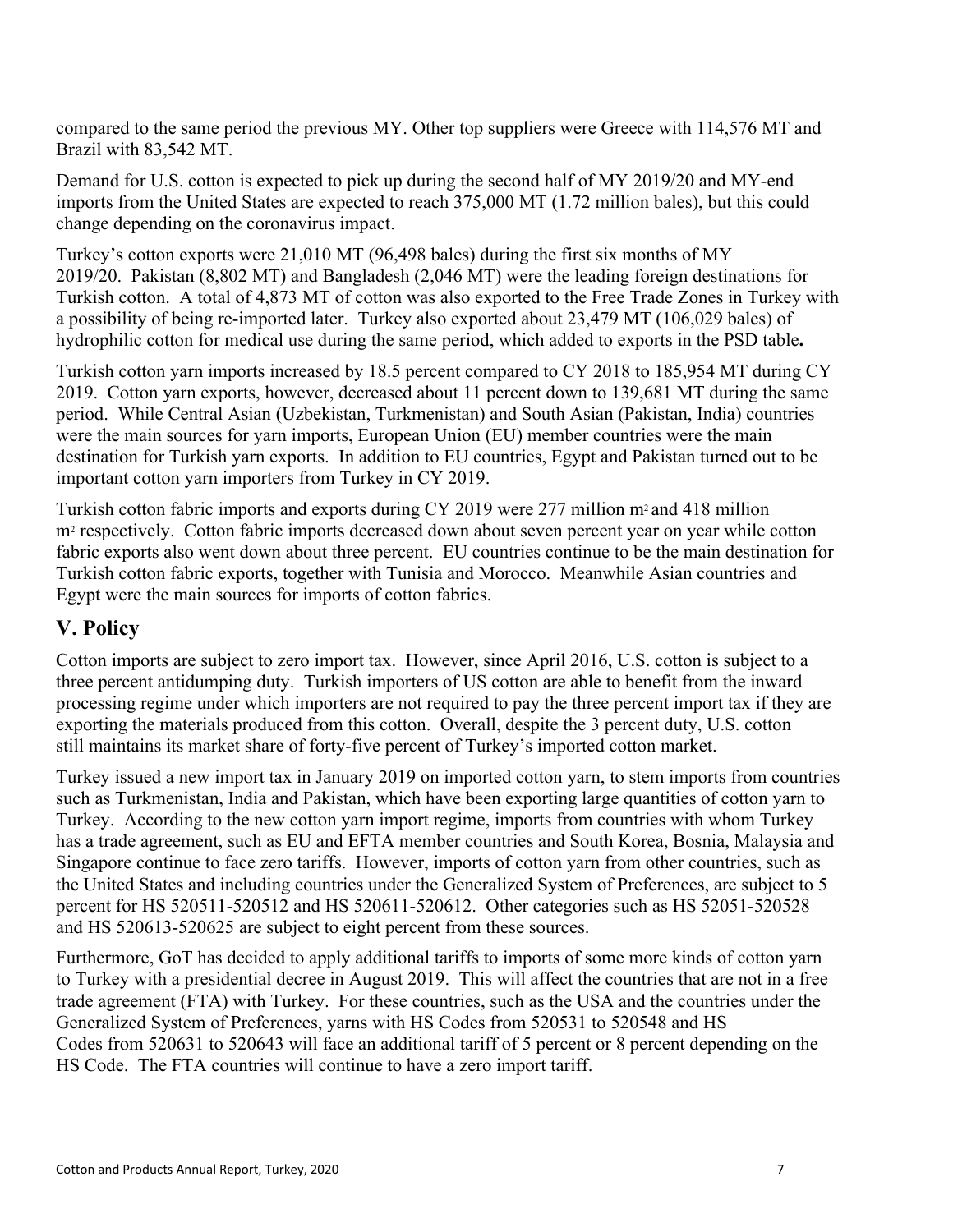The new import tax is expected to slow down cotton yarn imports to Turkey. The tax on cotton yarns has been met with mixed reactions from the industry. While local yarn producers support the new tax initiative, textile products producers argued that their costs would go up. Turkish importers of cotton yarn also benefit from the inward processing regime and are not required to pay the tax if they export the product made with this yarn.

Turkey has a large textile industry driving the demand for cotton, and due to low domestic cotton production and the slow pace of the GAP development project, the country will continue to import cotton for years to come.

### **VI. Production, Supply and Distribution Tables**

| (industing of nectares, thousands of 48010, bales) |                      |                 |                      |                 |                      |                 |  |
|----------------------------------------------------|----------------------|-----------------|----------------------|-----------------|----------------------|-----------------|--|
| <b>Cotton</b>                                      | 2018/2019            | 2019/2020       |                      | 2020/2021       |                      |                 |  |
| <b>Market Begin Year</b>                           | August 2018          |                 | August 2019          |                 | August 2020          |                 |  |
| <b>Turkey</b>                                      | <b>USDA Official</b> | <b>New Post</b> | <b>USDA Official</b> | <b>New Post</b> | <b>USDA Official</b> | <b>New Post</b> |  |
| <b>Area Planted</b>                                |                      | O               | 0                    | 0               | 0                    | 0               |  |
| <b>Area Harvested</b>                              | 520                  | 480             | 560                  | 590             | 0                    | 480             |  |
| <b>Beginning Stocks</b>                            | 1,777                | 1,471           | 1,594                | 1,366           | 0                    | 1,505           |  |
| Production                                         | 3,700                | 3,764           | 3,400                | 3,672           | 0                    | 3,491           |  |
| <b>Imports</b>                                     | 3,499                | 3,497           | 4,300                | 3,902           | 0                    | 4,203           |  |
| <b>Total Supply</b>                                | 8,976                | 8,732           | 9,294                | 8,940           | 0                    | 9,198           |  |
| <b>Exports</b>                                     | 482                  | 481             | 350                  | 320             | 0                    | 322             |  |
| <b>Use</b>                                         | 6,900                | 6,885           | 7,300                | 7,115           | 0                    | 7,349           |  |
| Loss                                               | 0                    | 0               | 0                    | 0               | 0                    | 0               |  |
| Total Dom. Cons.                                   | 6,900                | 6,885           | 7,300                | 7,115           | 0                    | 7,349           |  |
| <b>Ending Stocks</b>                               | 1,594                | 1,366           | 1,644                | 1,505           | 0                    | 1,528           |  |
| <b>Total Distribution</b>                          | 8,976                | 8,732           | 9,294                | 8,940           | $\mathbf 0$          | 9,198           |  |

### **Table 3: Production, Supply and Distribution Table, Bales (thousands of hectares, thousands of 480lb. bales)**

*Source: USDA forecasts, FAS Istanbul forecasts.*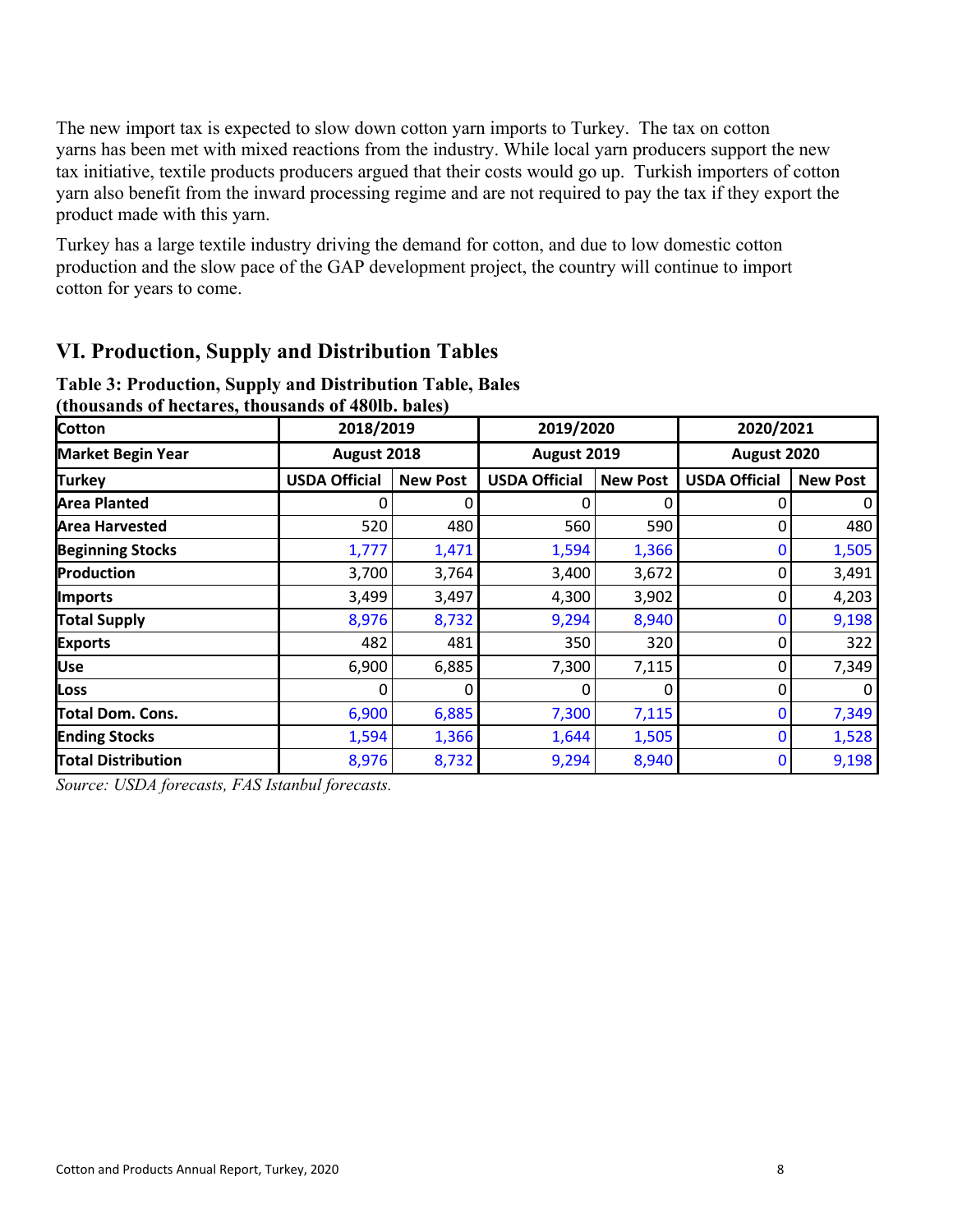### **Table 4: Production, Supply and Demand Table, Metric Tons**

| <b>Cotton</b>             | 2018/2019            |                 | 2019/2020            |                 | 2020/2021            |                 |  |
|---------------------------|----------------------|-----------------|----------------------|-----------------|----------------------|-----------------|--|
| <b>Market Begin Year</b>  | August 2018          |                 |                      | August 2019     |                      | August 2020     |  |
| <b>Turkey</b>             | <b>USDA Official</b> | <b>New Post</b> | <b>USDA Official</b> | <b>New Post</b> | <b>USDA Official</b> | <b>New Post</b> |  |
| <b>Area Planted</b>       |                      |                 | 0                    | O               |                      | 0               |  |
| <b>Area Harvested</b>     | 520                  | 480             | 560                  | 590             | 0                    | 480             |  |
| <b>Beginning Stocks</b>   | 387                  | 320             | 347                  | 297             | 0                    | 328             |  |
| Production                | 806                  | 820             | 740                  | 799             | 0                    | 760             |  |
| Imports                   | 762                  | 761             | 936                  | 850             | 0                    | 915             |  |
| <b>Total Supply</b>       | 1,954                | 1,901           | 2,024                | 1,946           | 0                    | 2,003           |  |
| <b>Exports</b>            | 105                  | 105             | 76                   | 70              | 0                    | 70              |  |
| Use                       | 1,502                | 1,499           | 1,589                | 1,549           | 0                    | 1,600           |  |
| Loss                      |                      | 0               | 0                    | O               | 0                    | 0               |  |
| <b>Total Dom. Cons.</b>   | 1,502                | 1,499           | 1,589                | 1,549           | $\bf{0}$             | 1,600           |  |
| <b>Ending Stocks</b>      | 347                  | 297             | 358                  | 328             | 0                    | 333             |  |
| <b>Total Distribution</b> | 1,954                | 1,901           | 2,024                | 1,946           | 0                    | 2,003           |  |

**(thousands of hectares, thousands of MT)**

*Source: USDA forecasts, FAS Istanbul forecasts*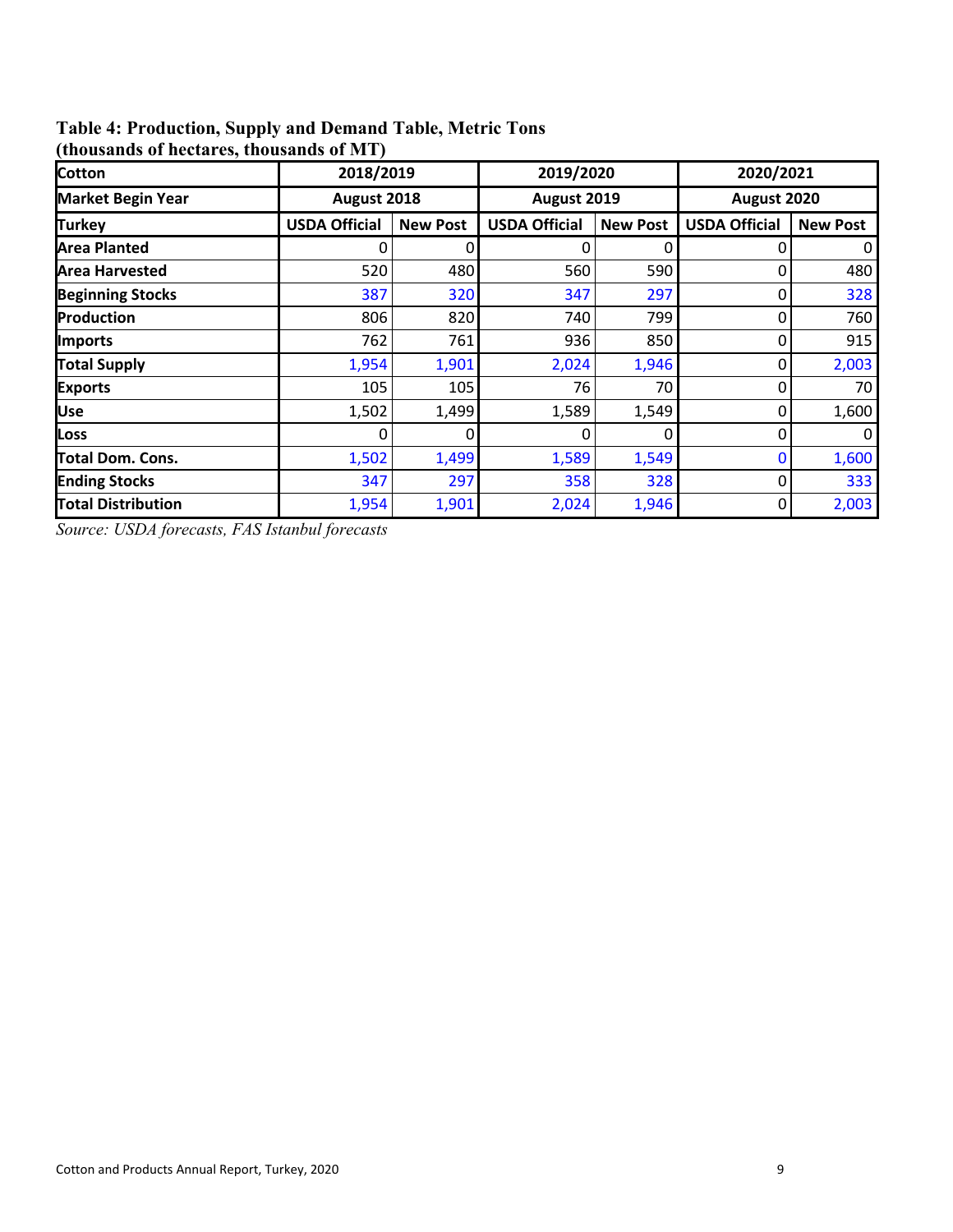## **VII. Trade Matrices**

### **a. Cotton Trade Matrices**

### **Table 5: Cotton Imports to Turkey (HS Code: 5201), 480lb. Bales**

| <b>TURKEY</b>          |                |                            |                |                           |                       |
|------------------------|----------------|----------------------------|----------------|---------------------------|-----------------------|
| <b>COTTON</b>          |                |                            |                |                           |                       |
|                        |                | <b>Import Trade Matrix</b> |                |                           |                       |
| Units:                 | <b>Bales</b>   |                            |                |                           |                       |
| <b>Time Period</b>     | Aug/July       |                            | Aug/July       |                           | Aug/Jan<br>(6 Months) |
| Imports from:          | MY 2017/18     |                            | MY 2018/19     |                           | MY 2019/20            |
| U.S.                   | 1,782,414 U.S. |                            | 1,655,938 U.S. |                           | 649,583               |
| <b>Others</b>          |                | <b>Others</b>              |                | <b>Others</b>             |                       |
| <b>Brazil</b>          | 481,412 Greece |                            | 453,987 Greece |                           | 526,243               |
| Greece                 | 475,487 Brazil |                            | 446,220 Brazil |                           | 383,705               |
| Turkmenistan           |                | 229,634 Azerbaijan         |                | 322,307 Azerbaijan        | 158,636               |
| Australia              |                | 227,986 Australia          |                | 92,828 Mexico             | 79,844                |
| Azerbaijan             |                | 122,347 Turkmenistan       |                | 72,298 Tajikistan         | 71,072                |
| Syria                  |                | 91,088 Mexico              |                | 71,898 Turkmenistan       | 54,615                |
| Tajikistan             |                | 87,588 Argentina           |                | 59,474 Argentina          | 38,631                |
| Mali                   |                | 86,403 Tajikistan          |                | 50,160 Kyrgyzstan         | 33,258                |
| Sudan                  |                | 73,901 Burkina Faso        |                | 37,956 Kazakhstan         | 29,179                |
| <b>Benin</b>           |                | 72,592 Kyrgyzstan          | 36,950 Sudan   |                           | 24,572                |
| <b>Total of others</b> |                | 1,948,436 Total of others  |                | 1,644,079 Total of others | 1,399,756             |
| Others not listed      |                | 293,559 Others not listed  |                | 199,321 Others not listed | 90,849                |
| <b>GRAND TOTAL</b>     |                | 4,024,410 GRAND TOTAL      |                | 3,499,338 GRAND TOTAL     | 2,140,188             |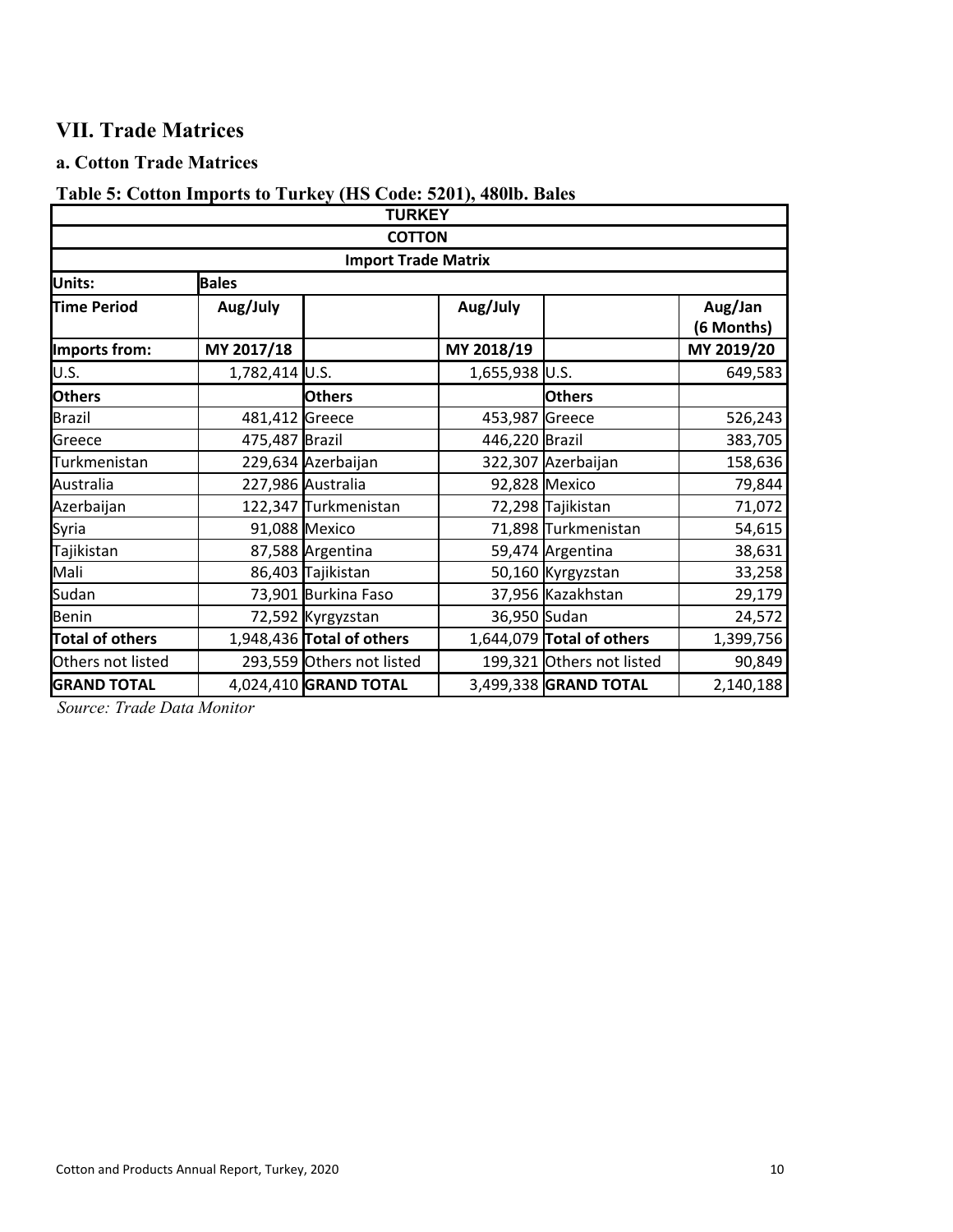| <b>TURKEY</b>          |                            |                          |               |                          |                       |  |  |
|------------------------|----------------------------|--------------------------|---------------|--------------------------|-----------------------|--|--|
| <b>COTTON</b>          |                            |                          |               |                          |                       |  |  |
|                        | <b>Import Trade Matrix</b> |                          |               |                          |                       |  |  |
| Units:                 | <b>Metric Tons</b>         |                          |               |                          |                       |  |  |
| <b>Time Period</b>     | Aug/July                   |                          | Aug/July      |                          | Aug/Jan<br>(6 Months) |  |  |
| Imports from:          | MY 2017/18                 |                          | MY 2018/19    |                          | MY 2019/20            |  |  |
| U.S.                   | 388,075 U.S.               |                          | 360,538 U.S.  |                          | 141,430               |  |  |
| <b>Others</b>          |                            | <b>Others</b>            |               | <b>Others</b>            |                       |  |  |
| <b>Brazil</b>          | 104,815 Greece             |                          |               | 98,844 Greece            | 114,576               |  |  |
| Greece                 | 103,525 Brazil             |                          | 97,153 Brazil |                          | 83,542                |  |  |
| Turkmenistan           |                            | 49,997 Azerbaijan        |               | 70,174 Azerbaijan        | 34,539                |  |  |
| Australia              |                            | 49,638 Australia         |               | 20,211 Mexico            | 17,384                |  |  |
| Azerbaijan             |                            | 26,638 Turkmenistan      |               | 15,741 Tajikistan        | 15,474                |  |  |
| Syria                  |                            | 19,832 Mexico            |               | 15,654 Turkmenistan      | 11,891                |  |  |
| Tajikistan             |                            | 19,070 Argentina         |               | 12,949 Argentina         | 8,411                 |  |  |
| Mali                   |                            | 18,812 Tajikistan        |               | 10,921 Kyrgyzstan        | 7,241                 |  |  |
| Sudan                  |                            | 16,090 Burkina Faso      |               | 8,264 Kazakhstan         | 6,353                 |  |  |
| <b>Benin</b>           |                            | 15,805 Kyrgyzstan        |               | 8,045 Sudan              | 5,350                 |  |  |
| <b>Total of others</b> |                            | 424,222 Total of others  |               | 357,956 Total of others  | 304,761               |  |  |
| Others not listed      |                            | 63,915 Others not listed |               | 43,397 Others not listed | 19,780                |  |  |
| <b>GRAND TOTAL</b>     |                            | 876,212 GRAND TOTAL      |               | 761,891 GRAND TOTAL      | 465,971               |  |  |

## **Table 6: Cotton Imports to Turkey (HS Code: 5201), metric tons (MT)**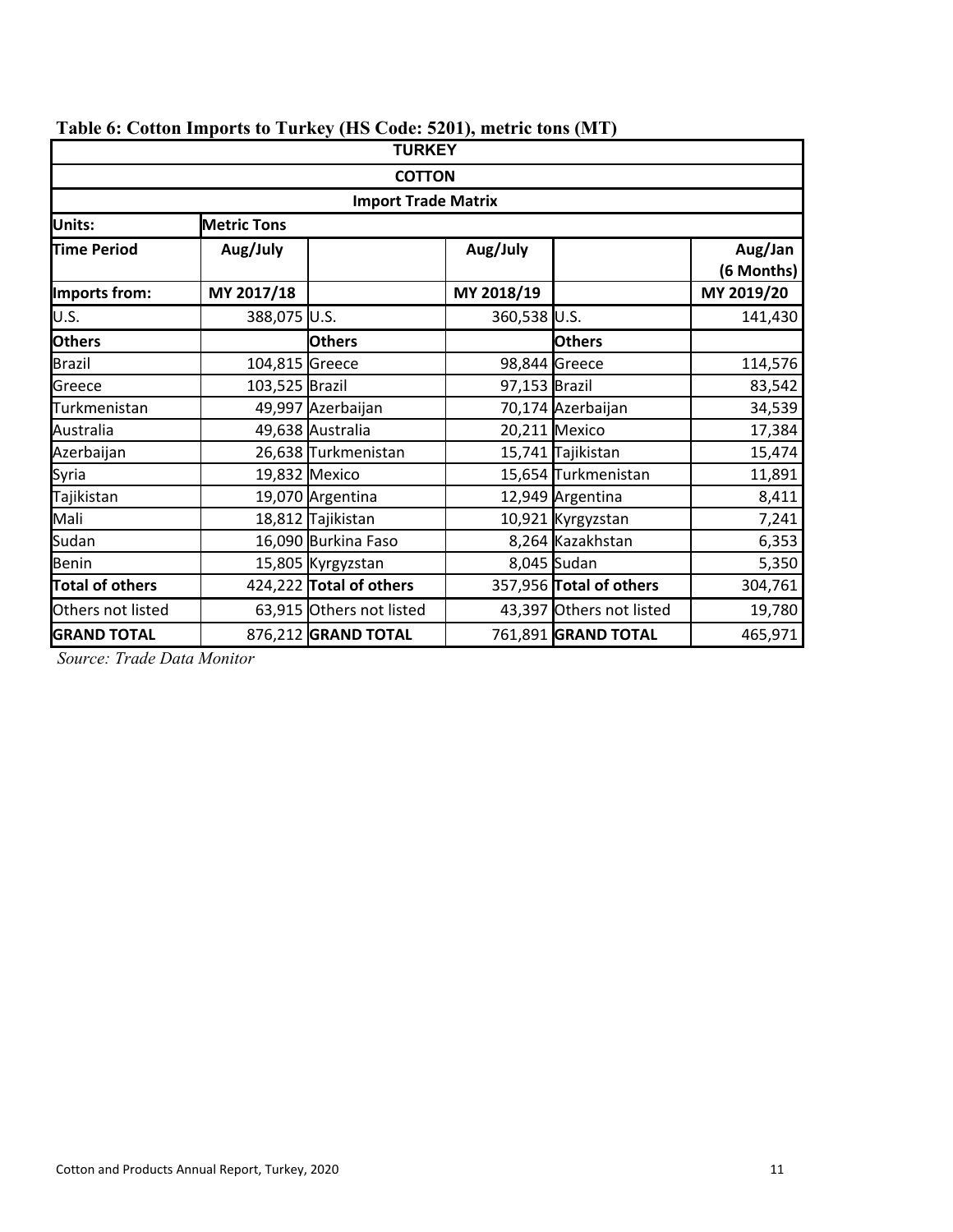#### **b. Cotton Yarn Trade Matrices**

| <b>TURKEY</b>              | <b>COTTON YARN</b> |                |         |  |
|----------------------------|--------------------|----------------|---------|--|
| <b>Import Trade Matrix</b> | <b>Units: MT</b>   |                |         |  |
| <b>Time Period</b>         | Jan-Dec            | Jan-Dec        | Jan-Dec |  |
| Import from:               | <b>CY 2017</b>     | <b>CY 2018</b> | CY 2019 |  |
| U.S.                       | 115                | 51             | 0       |  |
| <b>Others</b>              |                    |                |         |  |
| Uzbekistan                 | 39,998             | 41,815         | 72,839  |  |
| Turkmenistan               | 51,448             | 49,991         | 51,075  |  |
| Pakistan                   | 22,918             | 13,700         | 16,022  |  |
| India                      | 23,584             | 16,851         | 13,906  |  |
| Vietnam                    | 18,972             | 10,444         | 8,895   |  |
| Azerbaijan                 | 2,432              | 3,729          | 7,892   |  |
| Tajikistan                 | 10,455             | 7,237          | 5,217   |  |
| Egypt                      | 3,753              | 3,575          | 5,087   |  |
| China                      | 3,400              | 1,963          | 1,958   |  |
| Turkey (Free Trade Zone)   | 6,497              | 3,851          | 1061    |  |
| <b>Total of others</b>     | 183,457            | 153,156        | 183,952 |  |
| Others not listed          | 5,490              | 3,676          | 2,002   |  |
| <b>GRAND TOTAL</b>         | 189,062            | 156,883        | 185,954 |  |

**Table 7: Cotton Yarn Imports to Turkey, metric tons (MT)** 

*Source: Trade Data Monitor*

### **Table 8: Cotton Yarn Exports from Turkey, metric tons (MT)**

| <b>TURKEY</b>              |                  | <b>COTTON YARN</b> |                |  |  |  |
|----------------------------|------------------|--------------------|----------------|--|--|--|
| <b>Export Trade Matrix</b> | <b>Units: MT</b> |                    |                |  |  |  |
| <b>Time Period</b>         | Jan-Dec          | Jan-Dec            | Jan-Dec        |  |  |  |
| <b>Export to:</b>          | <b>CY 2017</b>   | <b>CY 2018</b>     | <b>CY 2019</b> |  |  |  |
| U.S.                       | 574              | 631                | 1321           |  |  |  |
| <b>Others</b>              |                  |                    |                |  |  |  |
| Portugal                   | 24,019           | 30,356             | 25,943         |  |  |  |
| Italy                      | 27,855           | 27,607             | 25,681         |  |  |  |
| Egypt                      | 7,523            | 10,819             | 14,846         |  |  |  |
| Spain                      | 8,007            | 9,702              | 8,552          |  |  |  |
| Germany                    | 9,723            | 8,409              | 7,986          |  |  |  |
| Pakistan                   | 3,544            | 15,493             | 6,946          |  |  |  |
| Poland                     | 7,695            | 7,883              | 5,118          |  |  |  |
| <b>Bulgaria</b>            | 4,302            | 4,407              | 4,564          |  |  |  |
| Turkey                     | 4,528            | 5,641              | 4,009          |  |  |  |
| Greece                     | 3,775            | 3,979              | 4004           |  |  |  |
| <b>Total of others</b>     | 100,971          | 124,296            | 107,649        |  |  |  |
| Others not listed          | 29,097           | 31,744             | 30,711         |  |  |  |
| <b>GRAND TOTAL</b>         | 130,642          | 156,671            | 139,681        |  |  |  |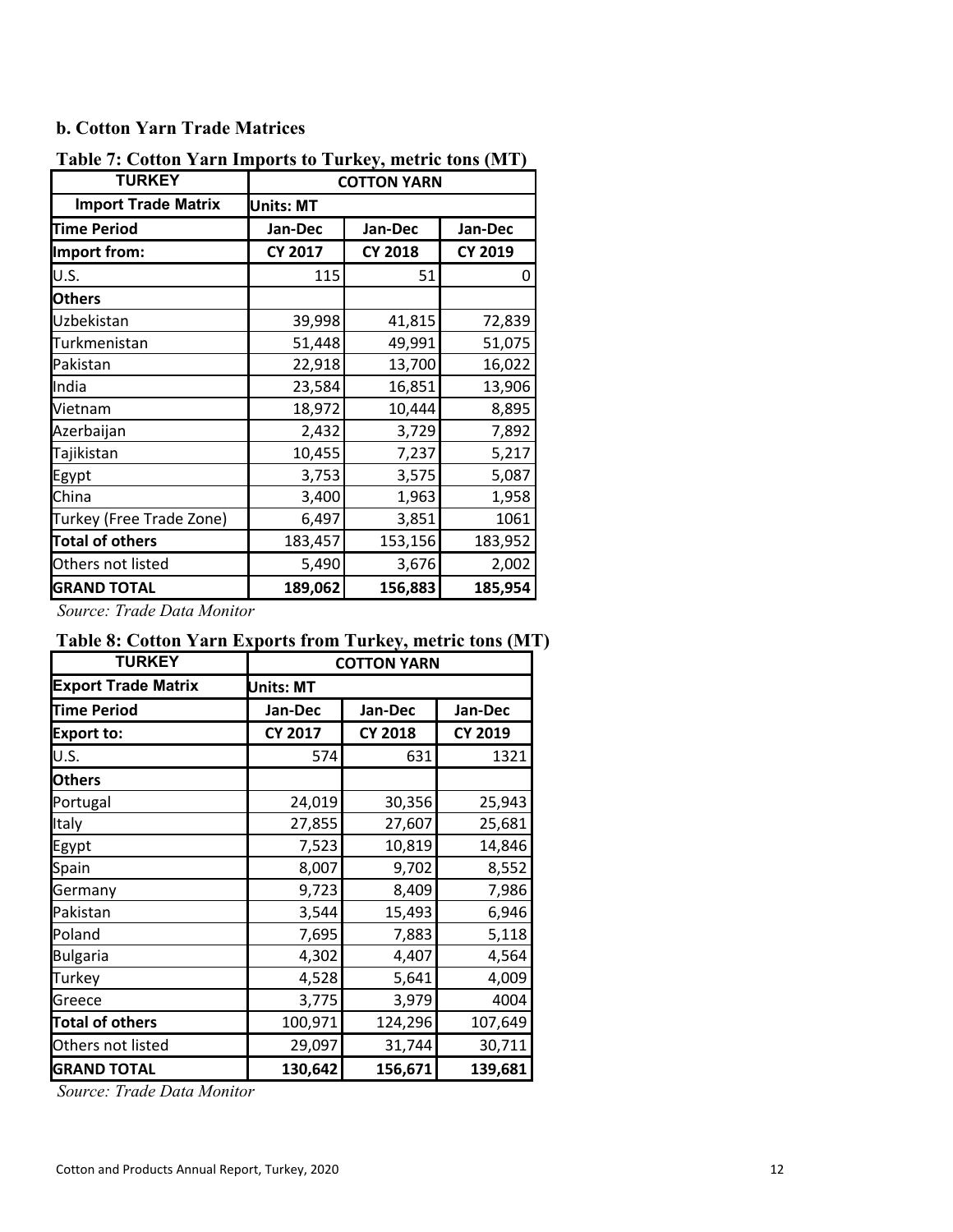#### **c. Cotton Fabric Trade Matrices**

| <b>TURKEY</b>              | <b>COTTON FABRIC</b>        |                |                |  |
|----------------------------|-----------------------------|----------------|----------------|--|
| <b>Import Trade Matrix</b> | Units: 1,000 m <sup>2</sup> |                |                |  |
| <b>Time Period</b>         | Jan-Dec                     | Jan-Dec        | Jan-Dec.       |  |
| Import from:               | <b>CY 2017</b>              | <b>CY 2018</b> | <b>CY 2019</b> |  |
| U.S.                       | 263                         | 121            | 57             |  |
| <b>Others</b>              |                             |                |                |  |
| Pakistan                   | 76,748                      | 92,097         | 84,299         |  |
| China                      | 94,629                      | 67,167         | 58,142         |  |
| Turkey (Free Trade Zone)   | 30,692                      | 33,486         | 27,874         |  |
| Egypt                      | 42,985                      | 32,470         | 27,721         |  |
| Turkmenistan               | 89,032                      | 22,964         | 22,036         |  |
| India                      | 11,930                      | 7,245          | 9,658          |  |
| Italy                      | 12,765                      | 10,736         | 8,680          |  |
| Portugal                   | 956                         | 1,398          | 6,200          |  |
| Malaysia                   | 521                         | 2,906          | 5,624          |  |
| Greece                     | 581                         | 1,407          | 4,329          |  |
| <b>Total of others</b>     | 360,837                     | 271,877        | 254,562        |  |
| Others not listed          | 27,550                      | 26,660         | 22,266         |  |
| <b>GRAND TOTAL</b>         | 388,651                     | 298,658        | 276,885        |  |

### **Table 9: Cotton Fabric Imports to Turkey, thousands of square meters (m2)**

*Source: Trade Data Monitor*

### **Table 10: Cotton Fabric Exports from Turkey, thousands of Square Meters (m2)**

| <b>TURKEY</b>              |                | <b>COTTON FABRIC</b>        |                |  |  |  |
|----------------------------|----------------|-----------------------------|----------------|--|--|--|
| <b>Export Trade Matrix</b> |                | Units: 1,000 m <sup>2</sup> |                |  |  |  |
| <b>Time Period</b>         | Jan-Dec        | Jan-Dec.<br>Jan-Dec         |                |  |  |  |
| <b>Export to:</b>          | <b>CY 2017</b> | <b>CY 2018</b>              | <b>CY 2019</b> |  |  |  |
| U.S.                       | 4,814          | 4,840                       | 3,441          |  |  |  |
| <b>Others</b>              |                |                             |                |  |  |  |
| Italy                      | 69,553         | 72,396                      | 70,482         |  |  |  |
| Belgium                    | 4,779          | 19,959                      | 28,946         |  |  |  |
| Spain                      | 24,568         | 29,907                      | 25,521         |  |  |  |
| Romania                    | 29,107         | 21,436                      | 20,594         |  |  |  |
| Tunisia                    | 18,543         | 19,139                      | 19,583         |  |  |  |
| Georgia                    | 13,738         | 13,036                      | 18,117         |  |  |  |
| Morocco                    | 21,926         | 17,461                      | 17,929         |  |  |  |
| Germany                    | 27,725         | 22,760                      | 16,305         |  |  |  |
| France                     | 14,801         | 15,422                      | 14,653         |  |  |  |
| Egypt                      | 14,929         | 34,965                      | 14,361         |  |  |  |
| <b>Total of others</b>     | 239,668        | 266,480                     | 246,490        |  |  |  |
| Others not listed          | 164,661        | 159,866                     | 168,016        |  |  |  |
| <b>GRAND TOTAL</b>         | 409,143        | 431,186                     | 417,947        |  |  |  |